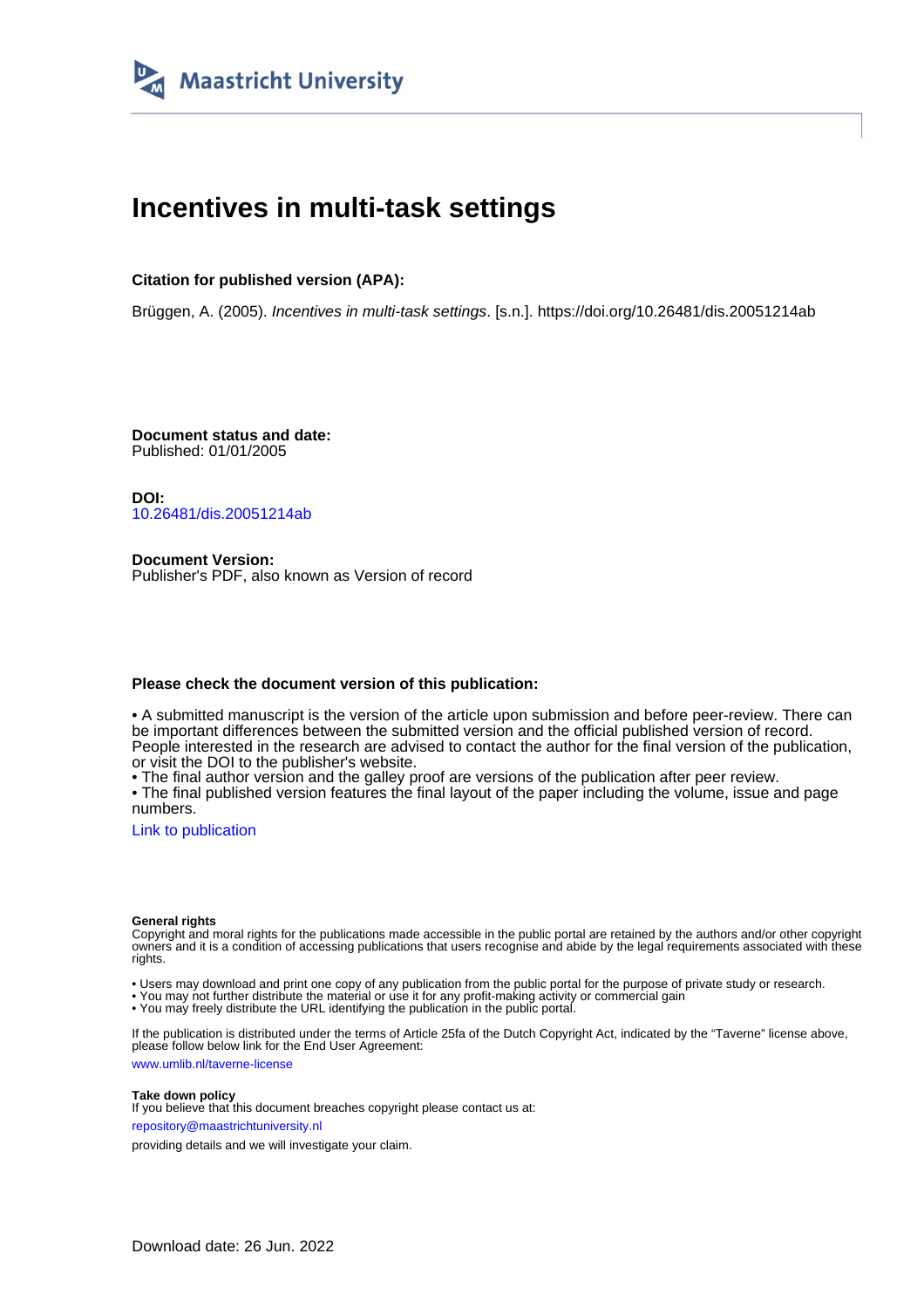## **CHAPTER 6 Summary and Conclusion**

#### **6.1 Introduction**

In this final chapter I summarize the dissertation. In addition to a discussion of the implications of the findings, I provide some directions for future research in the area of multi-task principal-agent models and incentive schemes.

#### **6.2 Summary**

Economic theory suggests that financial incentives are optimal for agents to induce effort in single-task settings. However, theory predicts that in multi-task settings where performance on different tasks are measured with different levels of precision, financial incentives can lead to an effort allocation between tasks that is not necessarily in line with the objectives of the principal. Risk-averse agents tend to prefer effort on a precisely measured task over effort on a task measured with hoise. A solution put forward in the literature is to offer agents a fixed wage, so that effort can be allocated in line with organizational objectives - assuming that agents are willing to deliver effort at all and do not follow a random strategy. Empirical findings put forward that individuals are not only motivated by means of explicit financial incentives, as frequently argued by economic theory. Rather, individuals are also motivated by implicit financial incentives, like career concerns, and nonfinancial incentives, like reputation and social status. Total incentives of an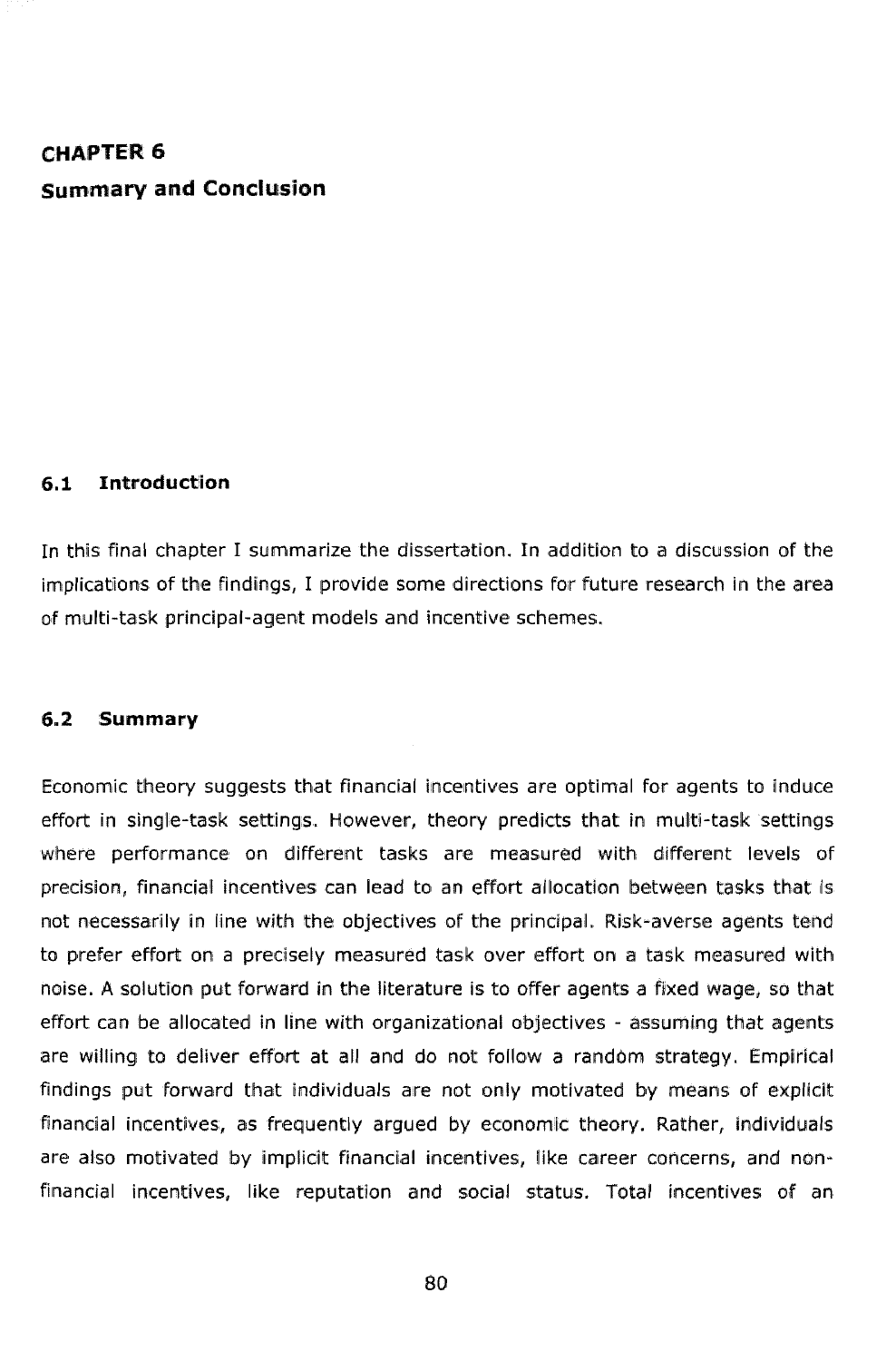individual are thus a combination of explicit financial incentives and implicit financial and non-financial incentives.

The purpose of this dissertation is to give answers to the following two research questions:

- **How do explicit financial incentives influence effort allocation in multi-task** agency settings?
- What role do other forms of incentives, such as social incentives and career concerns, play?

The focus in this dissertation is thus on how financial incentives and other forms of motivation influence effort allocation of agents in a multi-task setting. I have examined the two research questions by means of two experimental studies with business students from Maastricht University.

#### 6.2.5 The ra!e **of** *fjnancfal* and socfal incentives

The objective of the study described in chapter 4 is to examine the influence of social incentives (group norms) and ethical concerns (individual norms) on effort allocation **OF** agents who are exposed to dlistorting financial incentives in a multi-task setting. Participants work for an experimental firm on two independent tasks and are informed that an equal output on both tasks is optimal for the firm. Participants are randomly assigned to one of the following four treatments: (1) fixed wage/no social incentives, (2) fixed wage/social incentives, (3) financial incentives/no social incentives, and (4) financial incentives/social incentives. I find that subjects who receive financial incentives on one task significantly reduce their effort on the other task, which is consistent with agency theory. Contrary to agency theory, however, I find that subjects do not purely act in self-interest when exposed to congruent social incentives. In particular, results of this study show that the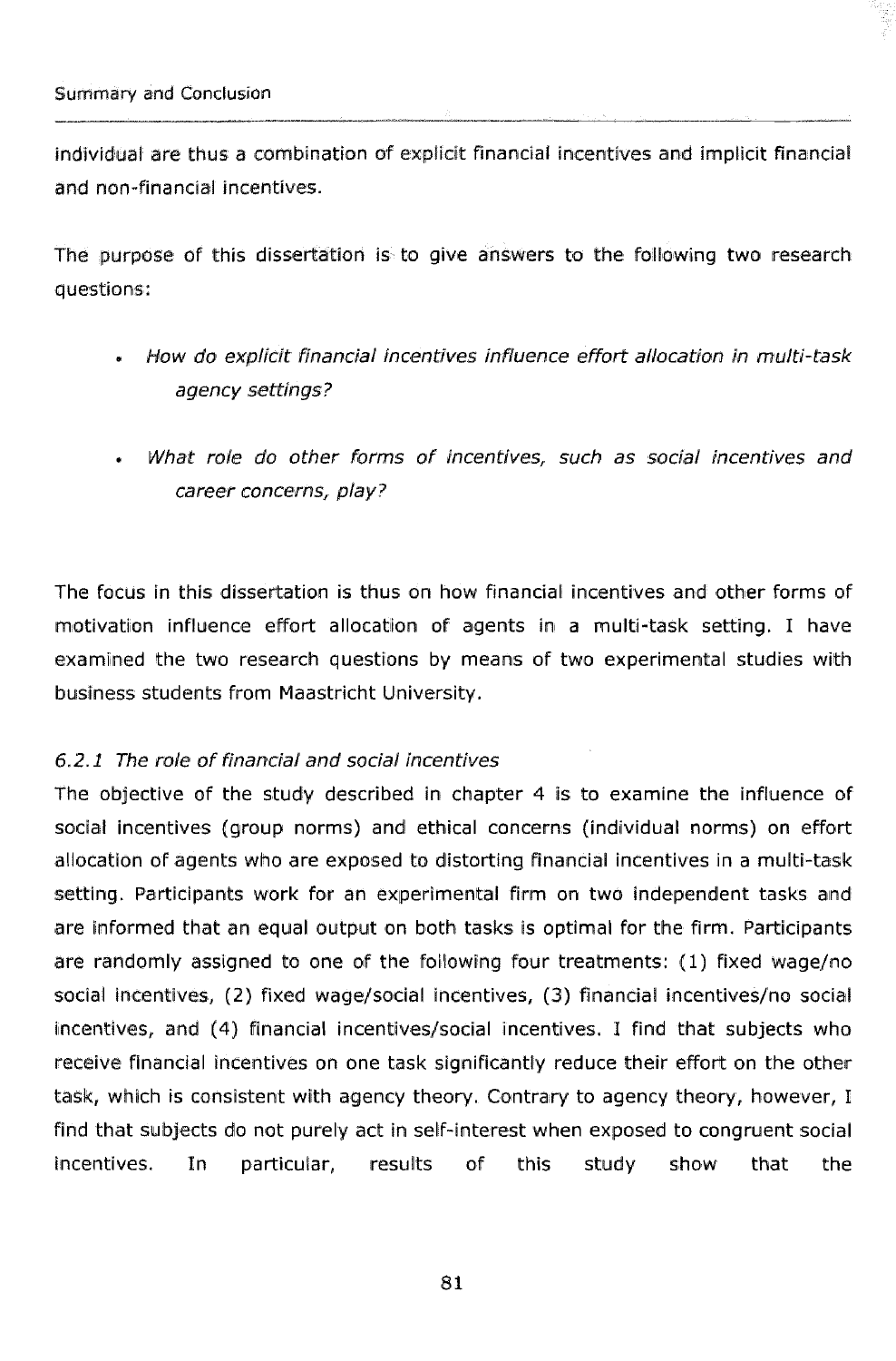**Incentives in Multi-Task Settings** 

distorted effort allocation caused by financial incentives is significantly reduced, both in statistical and economic terms, by social incentives and ethical concerns.

Results thus indicate that the effort allocation of subjects is not solely driven by financial incentives, but also by the desire for social approval and internalized values. This finding has important managerial implications given that managerial choices affect the social incentives within an organization. Results of this study are summarized in table 6.1.

| <b>TABLE 6.1</b><br>The Role of Financial Incentives and Social Incentives in Multi-Task Settings                |                   |
|------------------------------------------------------------------------------------------------------------------|-------------------|
|                                                                                                                  |                   |
| Effort allocation lowest with $FI^a$ , higher with FI and $SI^b$ , 1 - supported<br>and highest with fixed wages |                   |
| Ethical concerns lower distorting effect of FI                                                                   | 2 - not supported |
| Ethical concerns positively interact with SI to decrease 3 - supported<br>distorting effect of FI                |                   |

<sup>a</sup> Financial incentives

<sup>b</sup> Social incentives

Findings of this study contribute to the literature in many ways. This study is one of the first to investigate the role of financial and social incentives in a multi-task agency setting. The important roles of social incentives as well as internalized values, such as ethical concerns, are underlined. Further, this study shows that there are settings where financial incentives are preferred over fixed wages despite being distorted and although performance of the agent on one task is not measured. Finally, results suggest that the agency problem is not only about inducing effort, but also about inducing the 'right' effort, because there is a tradeoff between effort allocation and the overall effort levels desired by the principal.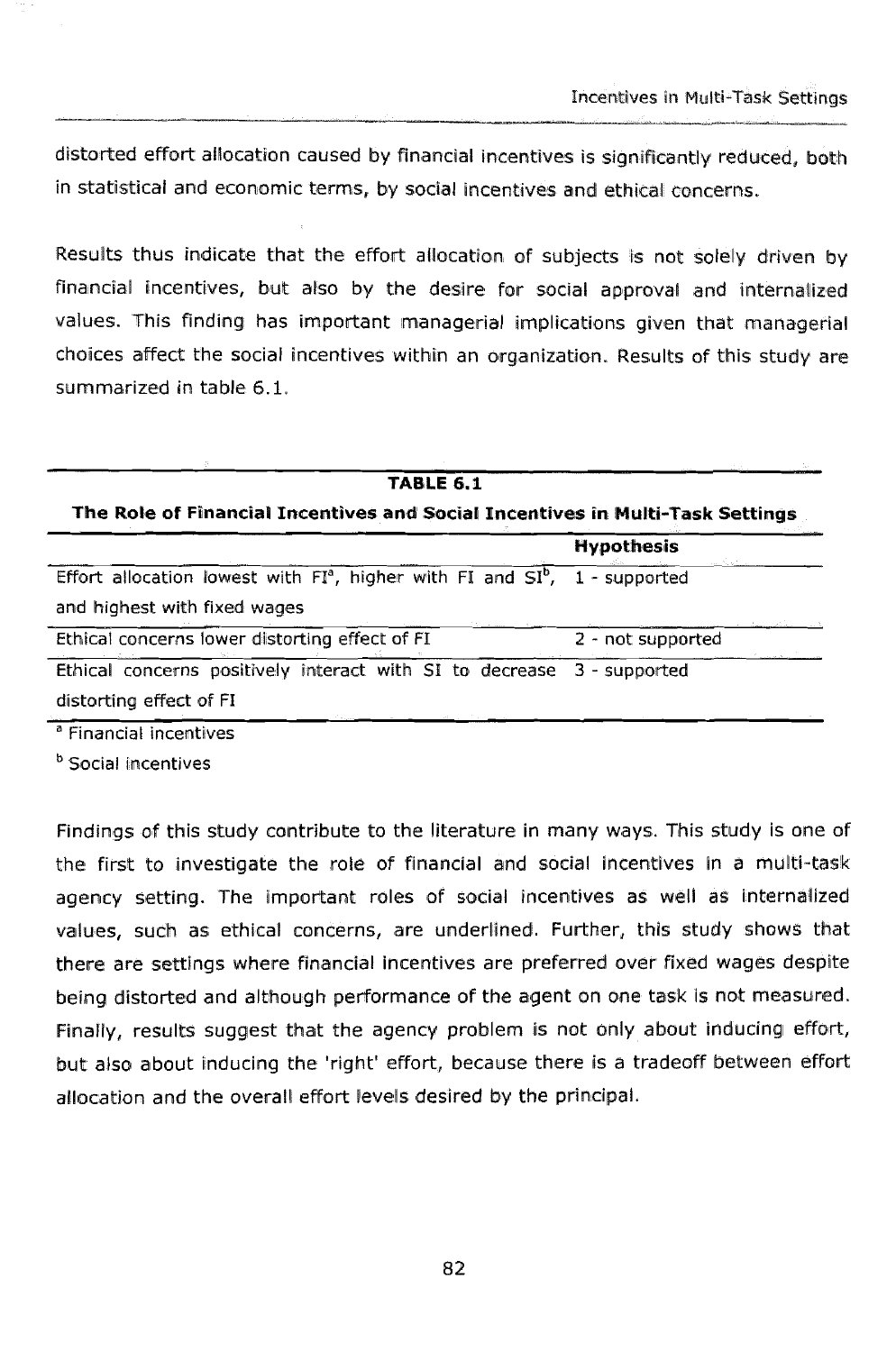#### 6.2.2 The role of career concerns in multi-task settings

The purpose of the study described in chapter 5 is to investigate three issues. In a multi-task agency setting with career concerns, I examine whether fixed wages are still optimal for the effort allocation of agents. Furthermore, this study investigates whether the negative relationship between noisy performance measures and incentive weights holds in presence of career concerns. A further objective of this study is to find out whether career concerns of agents and financial incentives are substitutes or complement each other.

To investigate the role of career concerns in multi-task settings, I run a 2x3 experiment. Participants work on two tasks per experimental period that are of equal complexity and character. However, effort on one task is measured precisely and effort on another task is measured with noise. Subjects are randomly assigned to one of the following six treatments: (1) fixed wage/no career concerns, (2) fixed wage/career concerns, (3) equally weighted financial incentives/no career concerns, (4) equally weighted financial incentives/career concerns, (5) unequally weighted financial incentives/no career concerns and (6) unequally weighted financial incentives/career concerns.

Findings of this study indicate that under incentives with equal weights on both tasks, effort is strongly allocated to the task that is measured precisely. However, participants are indifferent between tasks under a fixed wage, which is in line with theoretical predictions. Results further show that in presence of career concerns, participants prefer to allocate their effort to the precisely measured task also under fixed wages, because this signal is favored by the labor market. Agents with fixed wages and career concerns are thus not indifferent between tasks. Whereas in presence of career concerns, effort is mostly allocated to the precisely measured task both with fixed wages and with equally weighted financial incentives, increased explicit incentive weight on the task measured with noise helps to counterbalance this possibly harmful allocation. More specific, to avoid that agents with career concerns prefer effort on the precisely measured task, it can be necessary to increase the explicit incentive weight on the task measured with noise (unequally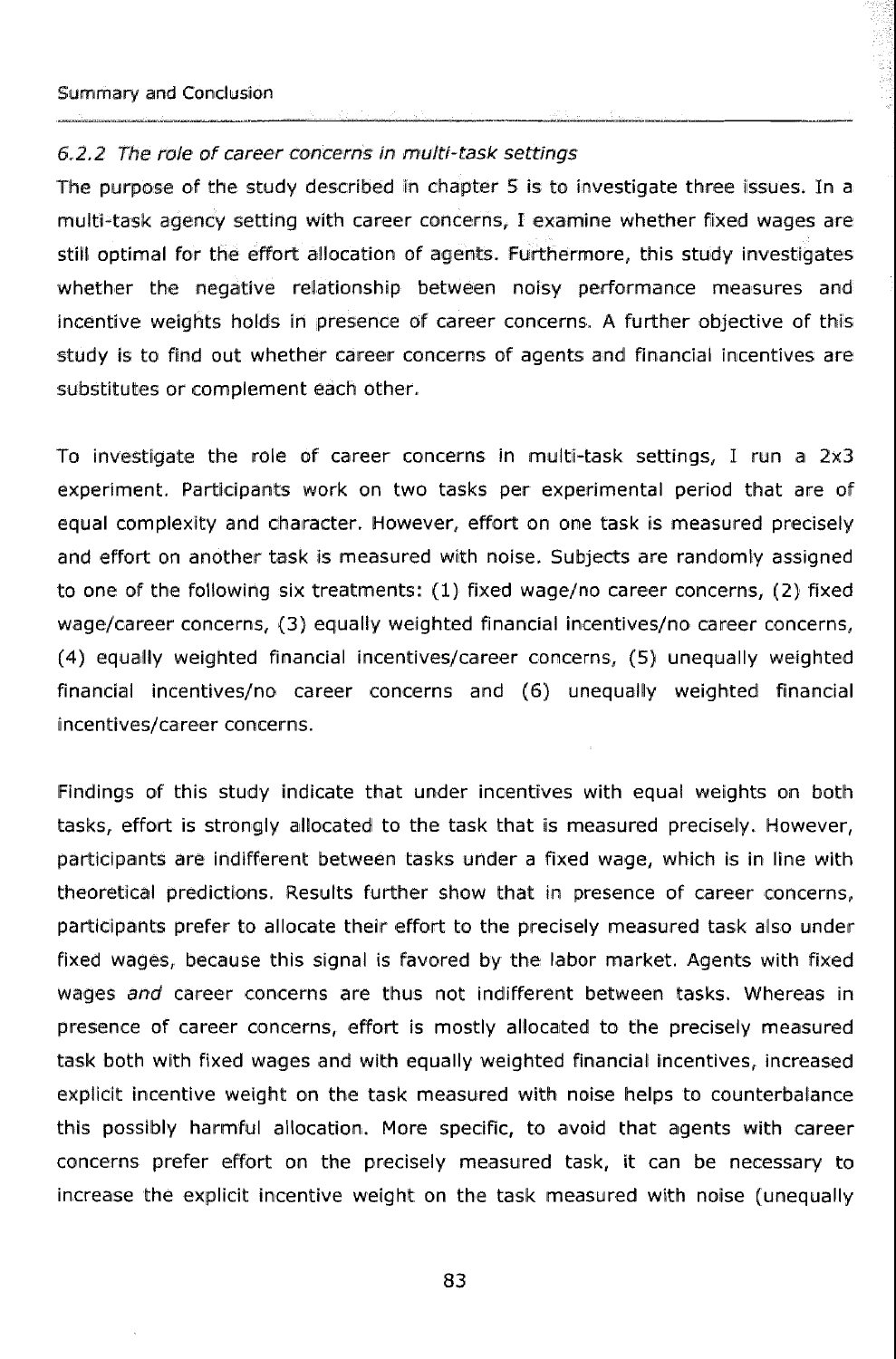weighted financial incentives), which is at odds with standard arguments in the literature. Results indicate that effort is almost evenly balanced between tasks when there are career concerns and a higher financial incentive weight on the task measured with noise, suggesting that career concerns and explicit incentive weights are not substitutes but complements.

This study contributes to the literature in several ways. It is one of the first empirical studies examining the role of career concerns in a multi-task setting. There is evidence that fixed wages are not necessarily optimal, because agents have an economic incentive to prefer effort on a precisely measured task when there are career concerns. Further, the relationship between risk and incentives can be positive. In presence of career concerns, financial incentives with a higher weight on a noisy task can help to mitigate effects of implicit incentives due to career concerns. Explicit financial incentives thus counterbalance these effects, Results indicate that financial incentive weights and career concerns complement each other. Table 6.2 summarizes the findings of this study.

| <b>TABLE 6.2</b><br>The Role of Career Concerns in Multi-Task Settings on Effort Allocation of<br>Agents |                   |
|----------------------------------------------------------------------------------------------------------|-------------------|
|                                                                                                          | <b>Hypothesis</b> |
| Career concerns $\rightarrow$ effort on precise task                                                     | $1 -$ supported   |
| No career concerns $\rightarrow$ fixed wage "optimal"                                                    | $2 -$ supported   |
| With career concerns $\rightarrow$ Unequally weighted financial 3 - supported<br>incentives "optimal"    |                   |

#### $6.3$ **Implications**

Findings of this dissertation have both theoretical and managerial implications. Whereas theory predicts that fixed wages may be optimal in multi-task settings for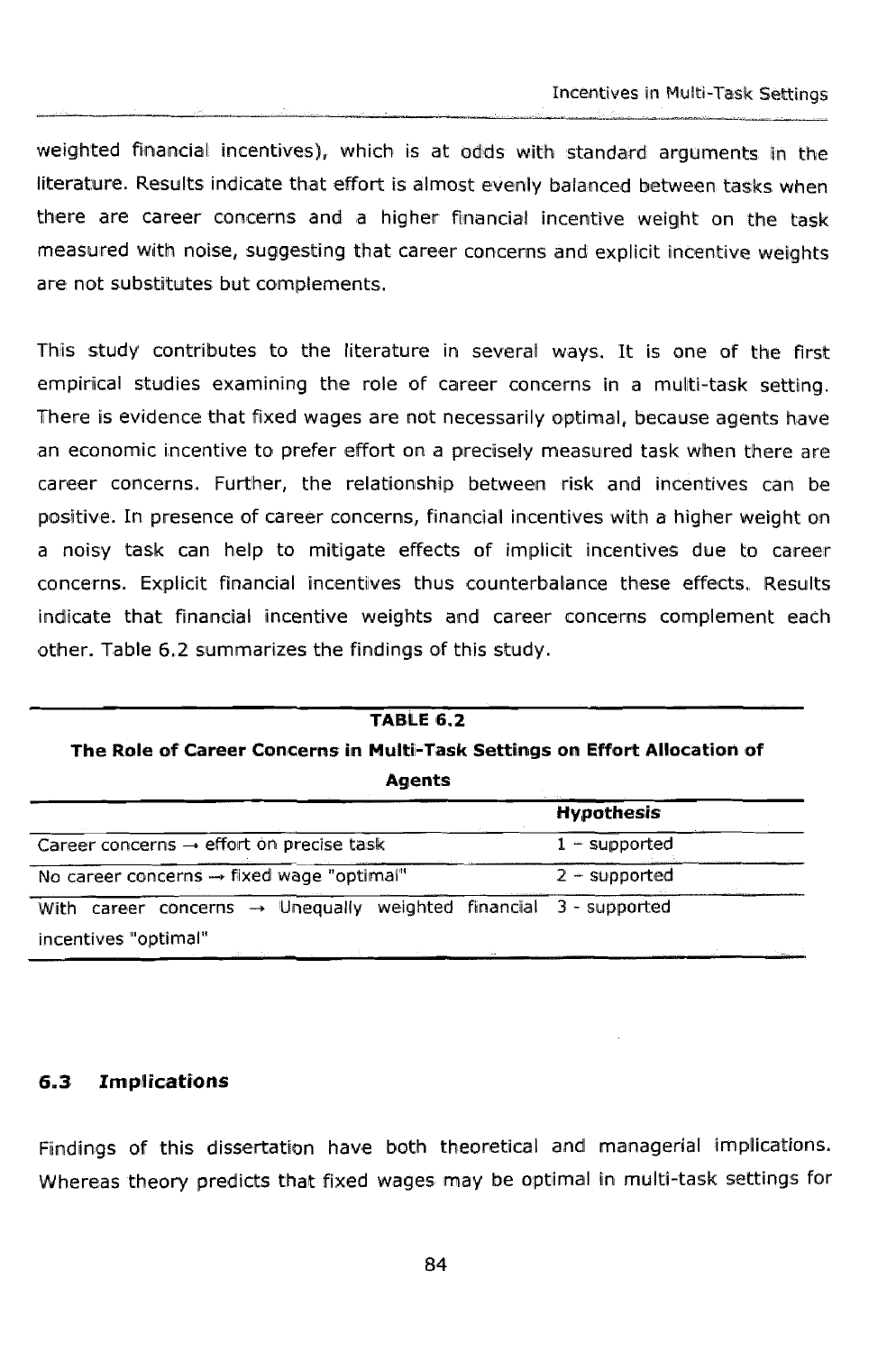-- ----- -- , - - - effort allocation purposes, it seems that many multi-task jobs are not compensated with fixed wages. Especially managerial jobs in higher levels of an organization are characterized by multi-tasking, and are frequently compensated with performancebased financial incentives. Incentive compensation is, however, not only used to motivate employees to work, but is also used to attract the 'right' people for certain jobs. This holds especially far higher levels in an organization, where financial incentives are simply expected as standard compensation practice. The wide use of Financial incentives and the apparent lack of alternatives for various reasons stress the importance of the findings and implications of this dissertation.

First, financial incentives have a strong impact on effort allocation. However, in addition to the effects of financial incentives, individuals are motivated also by other mechanisms, such as implicit financial incentives as well as group and individual norms (i.e., social incentives and ethical concerns). Non-financial motivations are thus important for individuals in their action choice and can have implications for organizational values and principles and can be an issue for recruiting and selection of individuals For certain jobs.

Second, it may not be beneficial for a principal to offer fixed wages, because fixed wages can lead to lower overall effort. Further, in presence of career concerns, effort under fixed wages is not necessarily in line with the objectives of the principal, because the agent's allocation is influenced by career concerns and signals to a labor market. It is necessary to understand motivational mechanisms for individual action choice in order to determine the appropriateness of fixed wages.

Third, whereas the literature suggests that explicit financial incentives and career concerns are substitutes, results of this dissertation put forward that the two are not substitutes, but even complement each other. For compensation practice it may be necessary to use explicit financial incentives in order to counter motivational effects due to career concerns. Given an almost omnipresence of career concerns, it is thus necessary to consider such concerns in the design of an incentive scheme.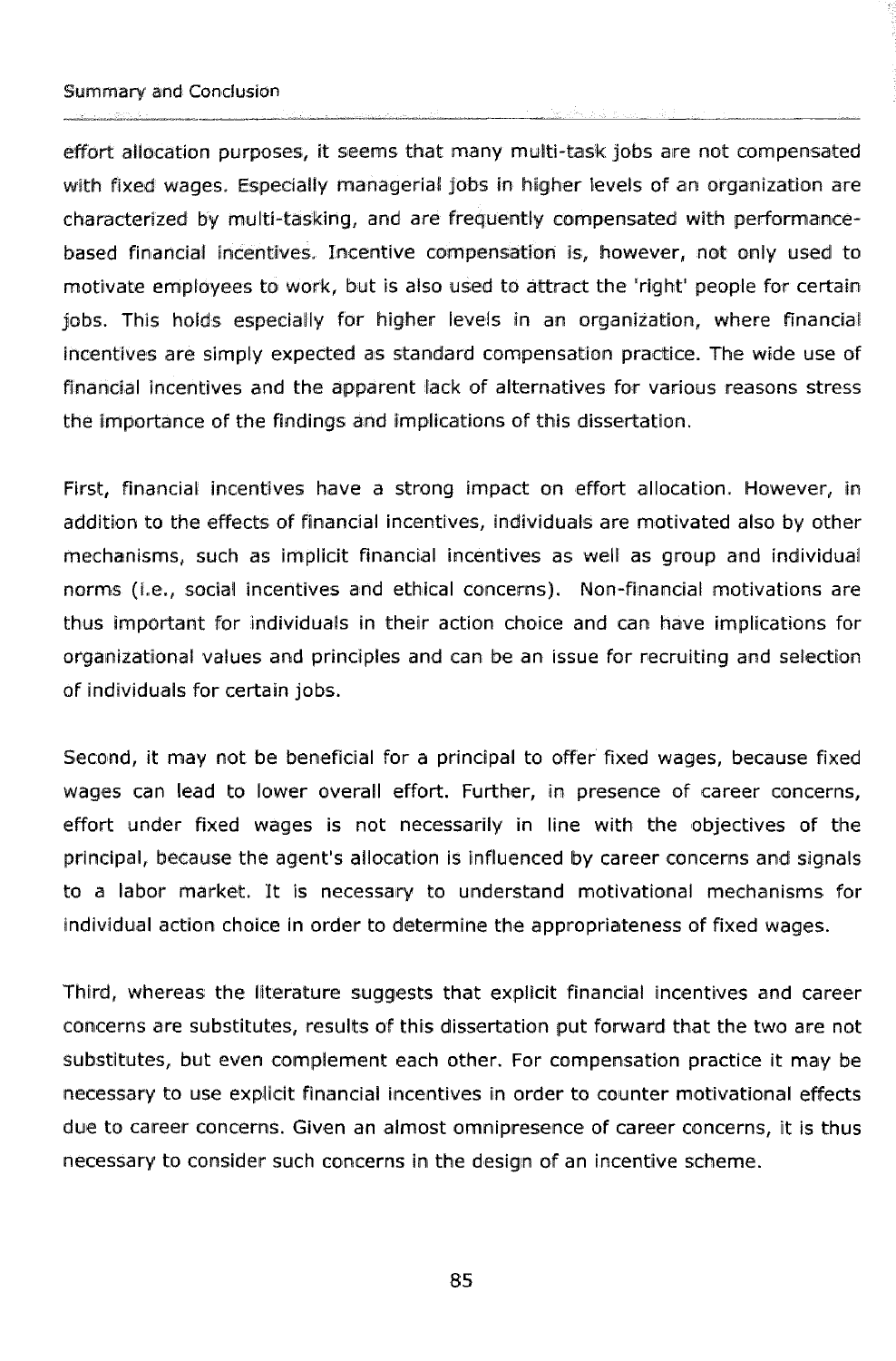Fourth, theory predictional process of the contract of the contract of the contract of the contract of the contract of the contract of the contract of the contract of the contract of the contract of the contract of the con Fourth, theory predicts that there is a negative relationship between risk and incentives. However, this dissertation shows a situation where the relationship is not negative but positive. To colunterbalance the effects of career concerns it may **bc**  necessary to increase the incentive weights on tasks that are measured with high levels of noise, because these tasks are ignored by the labor market.

Contracts between a principal and an agent are a trade-off between the level of financial incentives and the risk imposed on an agent. Higher risk needs to be compensated with a risk premium, with the result that financial incentives are muted in very risky environments because compensation cost is too high. Prendergast (2002a) argues that this trade-off between risk and incentives is rather difficult to detect empirically, and mixed evidence on this trade-off may even suggest that the relationship is not negative. Bonus and incentive schemes are common for managers not only in very stable industries, but also in highly volatile and risky industries, such as the high-tech industry. More specific, Prendergast (2002A) gives four arguments why one would not see a negative relationship between risk and incentive weights. First, monitoring of managerial inputs is less effective in uncertain environments. The principal is more likely to offer an outcomebased incentive contract in very uncertain environments as he does not have a clear idea what exactly the agent should spend his time on. Second, sorting and truthful performance appraisals are less effective in uncertain environments. In particular, if reports of supervisors are less reliable, a firm may choose to increase financial incentives to induce effort of the agent, because performance appraisals become more noisy and incorrect. Third, sporadic investigations on the agent's performance are less effective in uncertain environments. Agents suffer less from investigations in risky environments because they can easier "get away" with bad performance in noisy environments than in stable environments. To motivate the agent, however, a firm may choose to increase financial incentives based on the performance of the agent. Fourth, agents have reputation and career concerns. These concerns, however, are less effective in noisy environments, where results of individual agents are difficult to assess by others. In such settingS financial incentives are needed to induce effort of the agent to overcame shortcomings of evaluations of a labor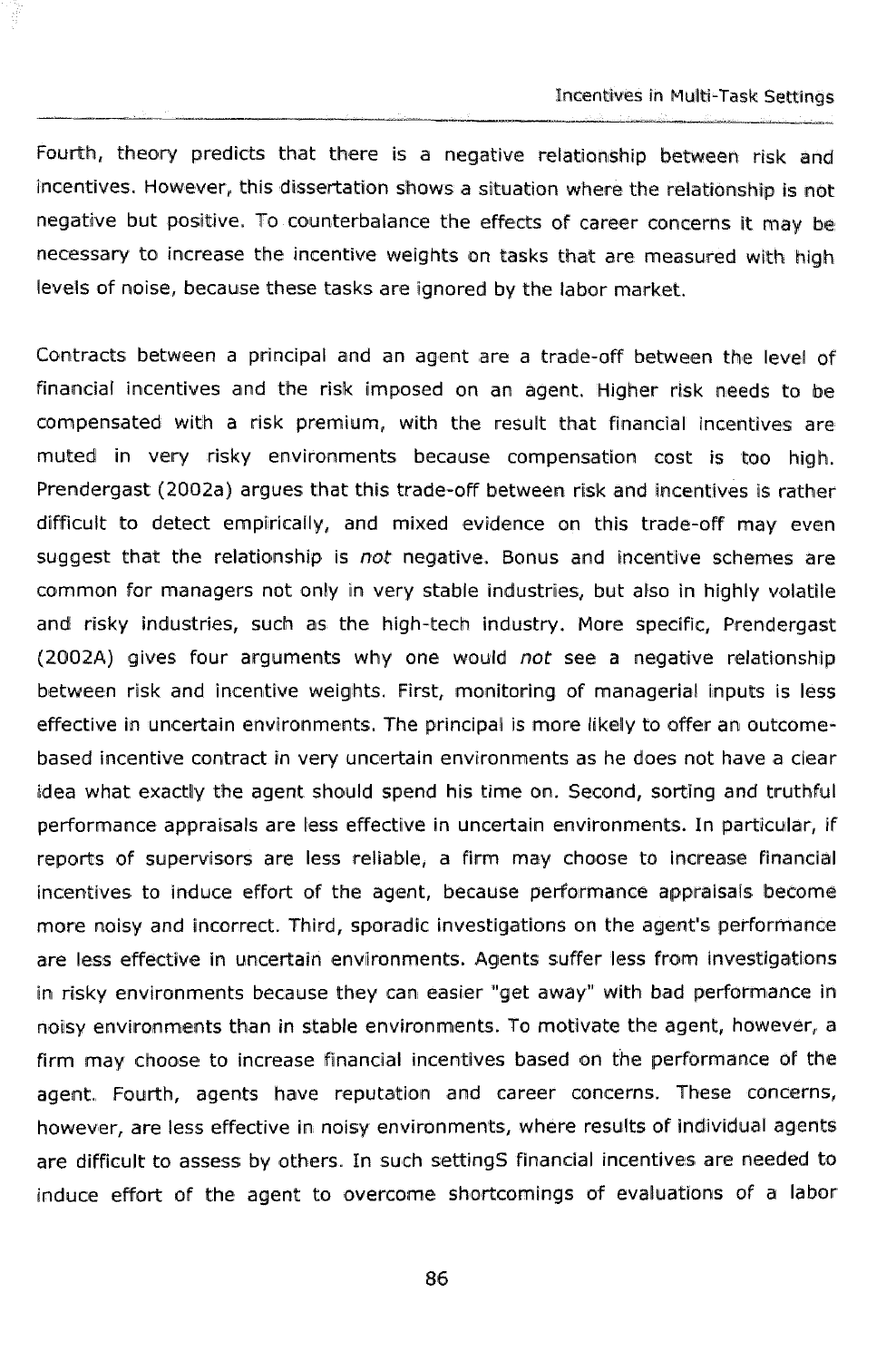market (career concerns) or others. As mentioned by Prendergast (2002a), these reasons are not meant to claim that agency theory is "wrong" in the assumption of a negative relationship between risk and Irrcenti\yres. But the reasons above can be instances where the relationship between risk and incentives may be different.

#### **6.4 Limitations**

The studies of this dissertation are bath experimental studies. The use of experiments in accounting research is increasing for various reasons. By means of laboratory experiments, one can investigate issues that are diFficult to detect with Field data. The main reason for choosing an experiment is to control everything except for the variables of interest. By keeping everything else constant one can infer a clear relationship that is not distracted by noise. Even further, experiments are the most suitable method to detect causal relationships (Shadish et al. 20012). Experimental research is subject to several specific limitations that I will discuss in detail in this section.

First, high internal validity often leads to rather abstract experiments. Lack of realism is one of the most frequently raised concerns with experiments. The question is how far results form experimental research can be generalized. How high is the external validity, i.e., do results generalize over different populations and different situations. Experiments cannot be a mirror of real-life. If they were, one could also use field data for research. The strength of experimental research is that one can investigate certain selected variables without noise. Usually, the variables of interest are embedded in the environment together with many other variables, so that it is impossible to draw conclusions on these variables alone. The fact that laboratory experiments are not very realistic is thus a limitation but is at the same time a strength and even a necesslity.

Second, a limitation of the studies of this dissertation is the use of very simplified tasks. For the first study participants are asked to indicate their effort level. There is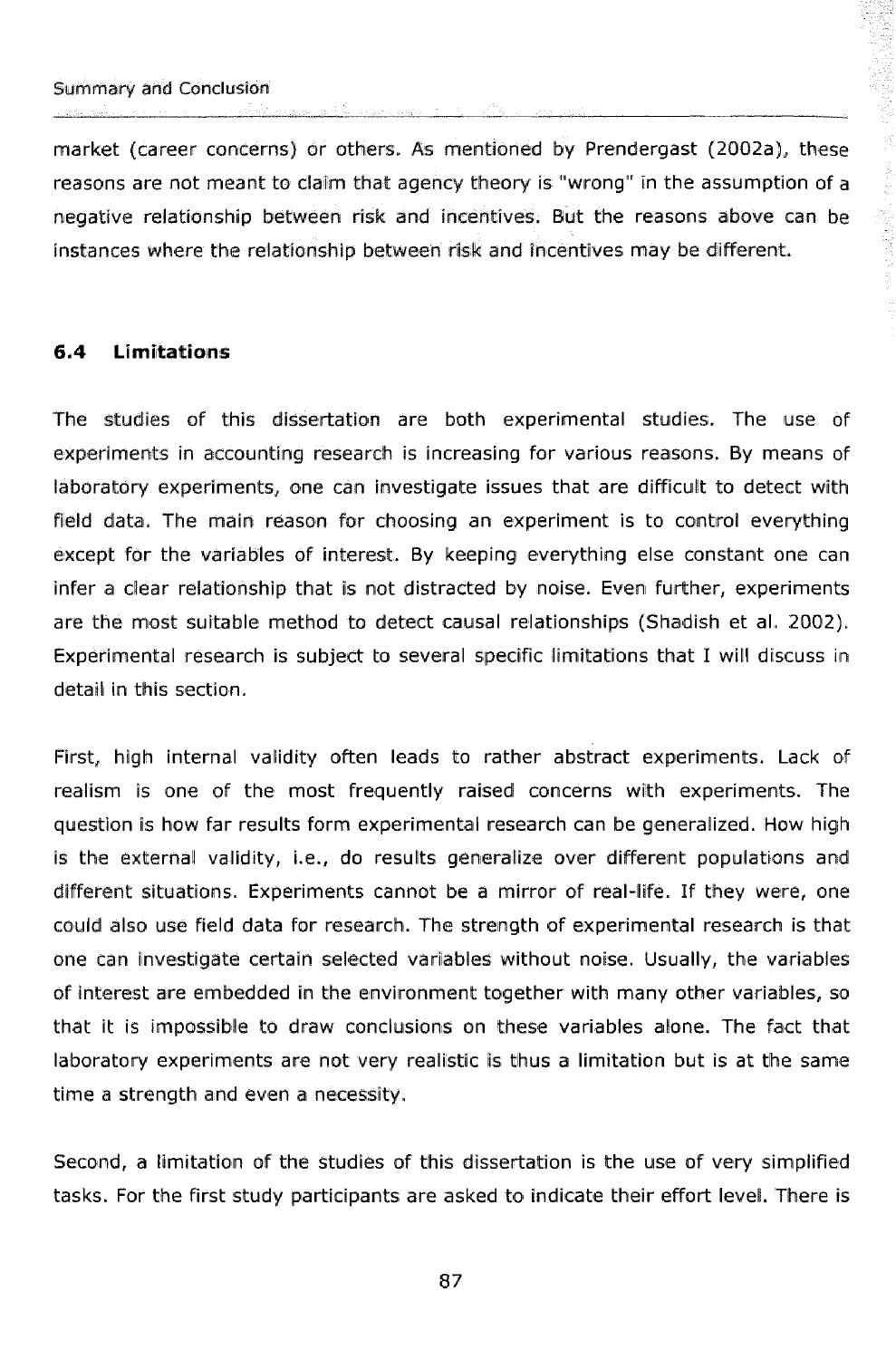thus no "real" effort of performing a certain task. In the second experiment, participants are asked to decade numbers based on a decoding key. Tlie tasks are thus no typical managerial tasks, but serve the purpose to rule out any intrinsic motivation because of the tasks, to rule out certain skills and talents, and to keep necessary pre-knowledge as low as possible. Nevertheless, results of the studies here could be different with other types of tasks, for example problem-solving or memory tasks.

- -<-----

Third, the short duration of the experiments may pose another limitation. Due to the short duration, endogenous reputation building and other dynamic factors are excluded. However, such aspects could play an important role and lead to different results. The design of the experiments and the fact that they are laboratory experiments and no field experiments, do not allow longitudinal studies of the relevant variables.

A final remark concerns the use of student participants in experiments. There is a continuous debate on whether students behave differently than managers or other employees. Until now, there is no consensus on this issue. I cannot find a reasonable argument that students behave differently than employees of a firm. With respect to the incentives provided in the experiments, it may be a question on the level of financial incentives, but there is hardly any reason why students would behave in an opposite direction than employees in any of the two studies.

#### **6.5 Fwtura research**

Results of this dissertation open several interesting avenues for future research. First, the financial incentive schemes examined in the studies are piece-rate schemes. There are many other forms of financial incentives that can possibly lead to different results in multi-task settings. Bonus schemes or stock options, For example, can induce agents to behave less short-term oriented and myopic, but consider the long-term value of a firm.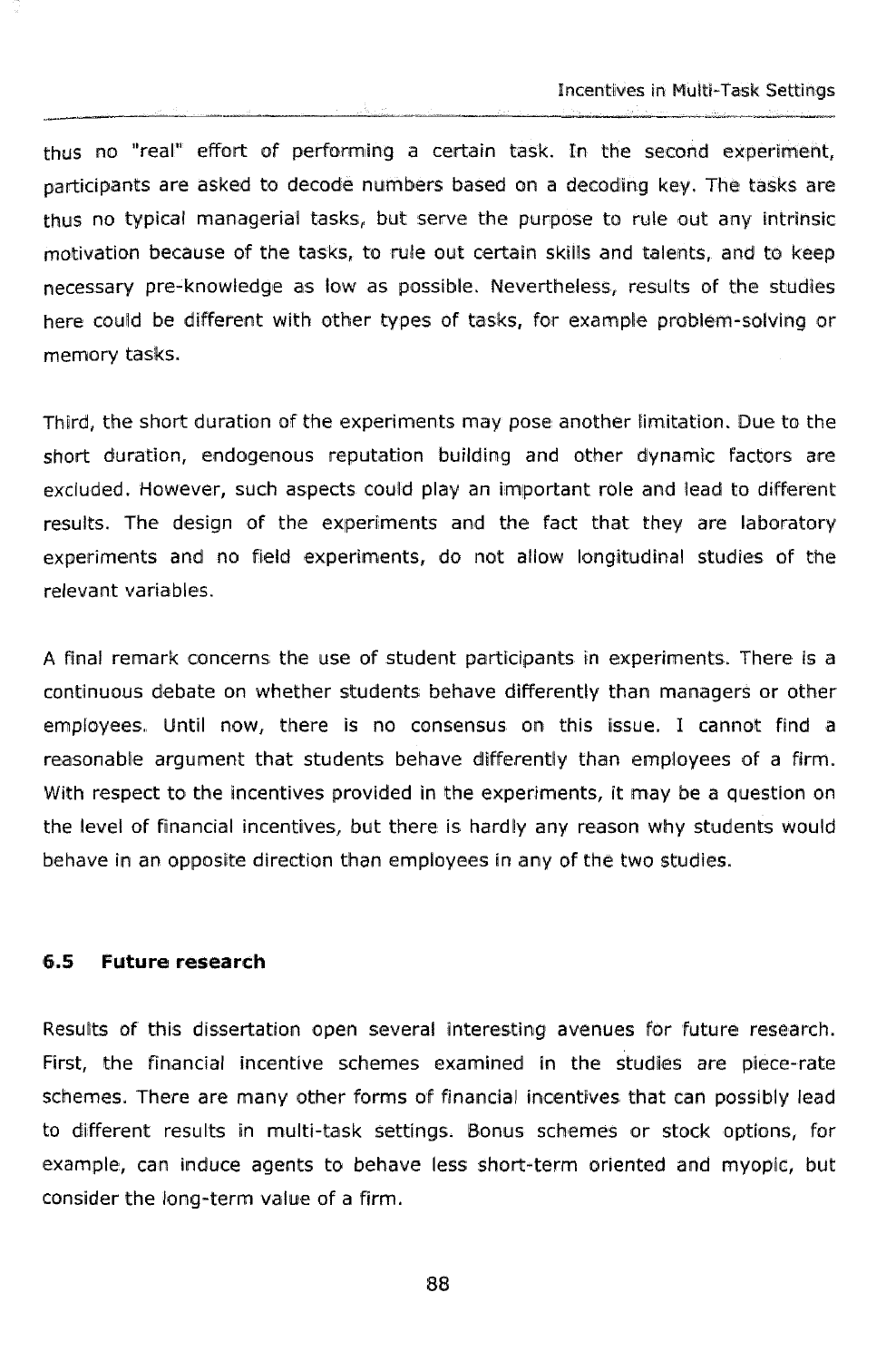Second, the study on the role of social incentives has indicated the strong effects of such incentives. Nevertheless, communication between subjects was not allowed and the group norm was exogenous. Communication between participants and extending the time frame of the experiment allows a group norm to develop or change over time. It could be interesting to find out how a norm endogenously develops over time, and how and why a group norm changes. Research in this direction can help to understand group behavior better, and can mitigate social incentive problems and incongruent behavior due to group dynamics.

Third, findings of the study on social incentives indicate that there is a tradeoff between effort allocation and overall effort level. Analytical research could tackle this tradeoff and analyze this tradeoff. Incorporating the dilemma of effort allocation and effort level in agency models could extend theory further and help to understand multi-task settings better.

Fourth, the study on career concerns allowed signaling of one type of ability. However, in a more complex situation employees with different abilities can signal these different abilities to the labor market. It is thus possible that employees compete not necessarily with the same (signaled) abilities but with different abilities and a labor market needs to trade-off an employee with different abilities. Given the simplicity of the task, agents could not signal different abilities to the labor market. This may change with increasingly complex tasks. It may be interesting to investigate whether and how results hold in a similar setting but with different abilities and more complex experimental tasks.

Finally, comparing the two studies of this dissertation, one can see an interesting finding with respect to total effort under fixed wages. Participants of the first study hardly delivered any effort with fixed wages, but participants of the second study delivered almost equal levels of total effort with fixed wages than their colleagues with financial incentives. This seems to contradict economic theory. Economic theory predicts that individuals do not deliver any effort at all when not given a performance-based compensation. The predictions of economic theory are to some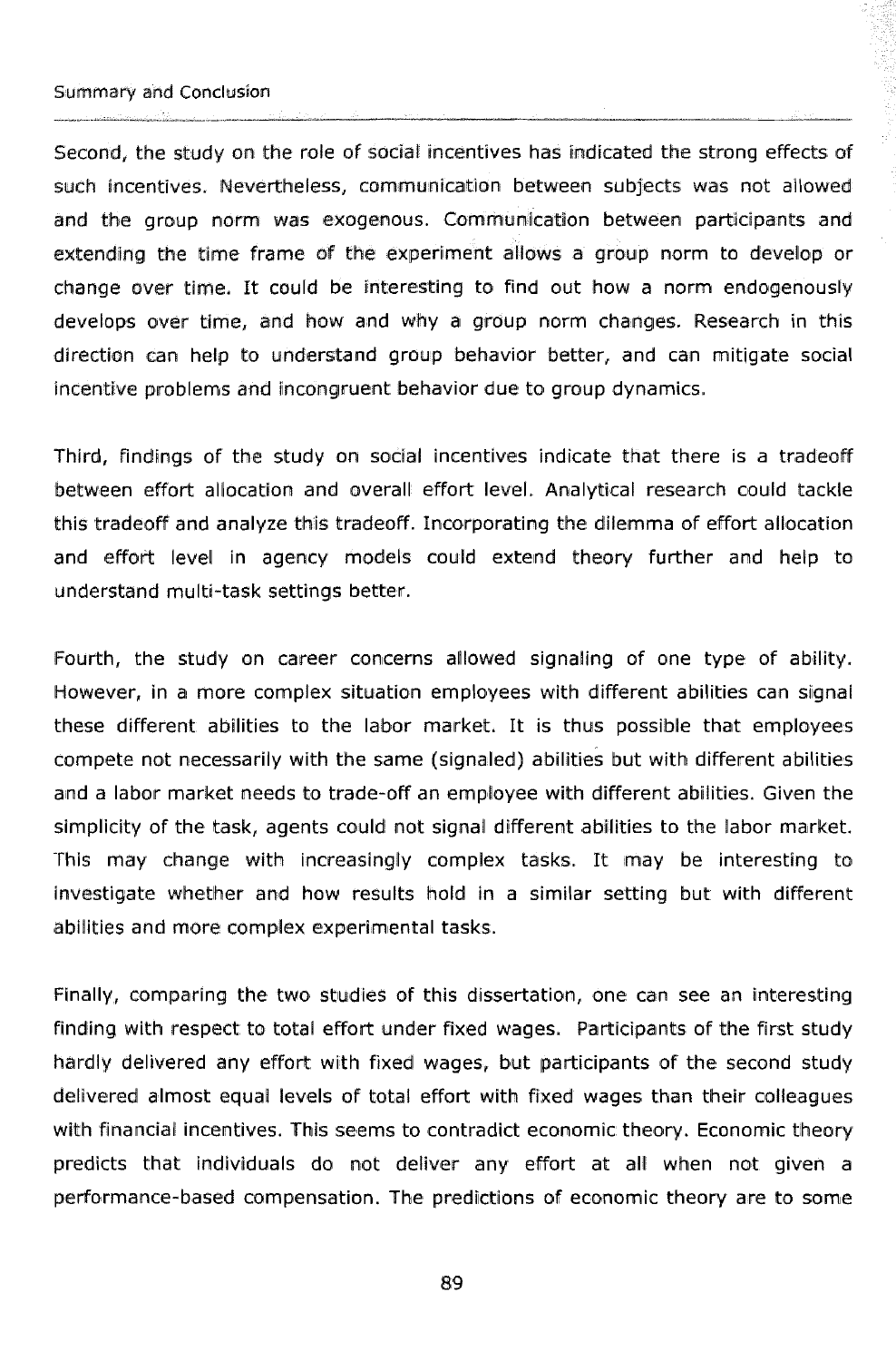extent satisfied in the first study under fixed wages but not on the second one. I argue that given the fact that participants of the experiment could not leave and directly exchange effort for leisure, participants derived some utility from work. An interesting avenue for future research can be to investigate the influence of fixed wages on effort of individuals using different experimental methodologies. There are thus situations where fixed wages lead to effort, and there are situations where this is not the case. Future research could investigate the determinants that induce individuals to deliver effort under fixed wages.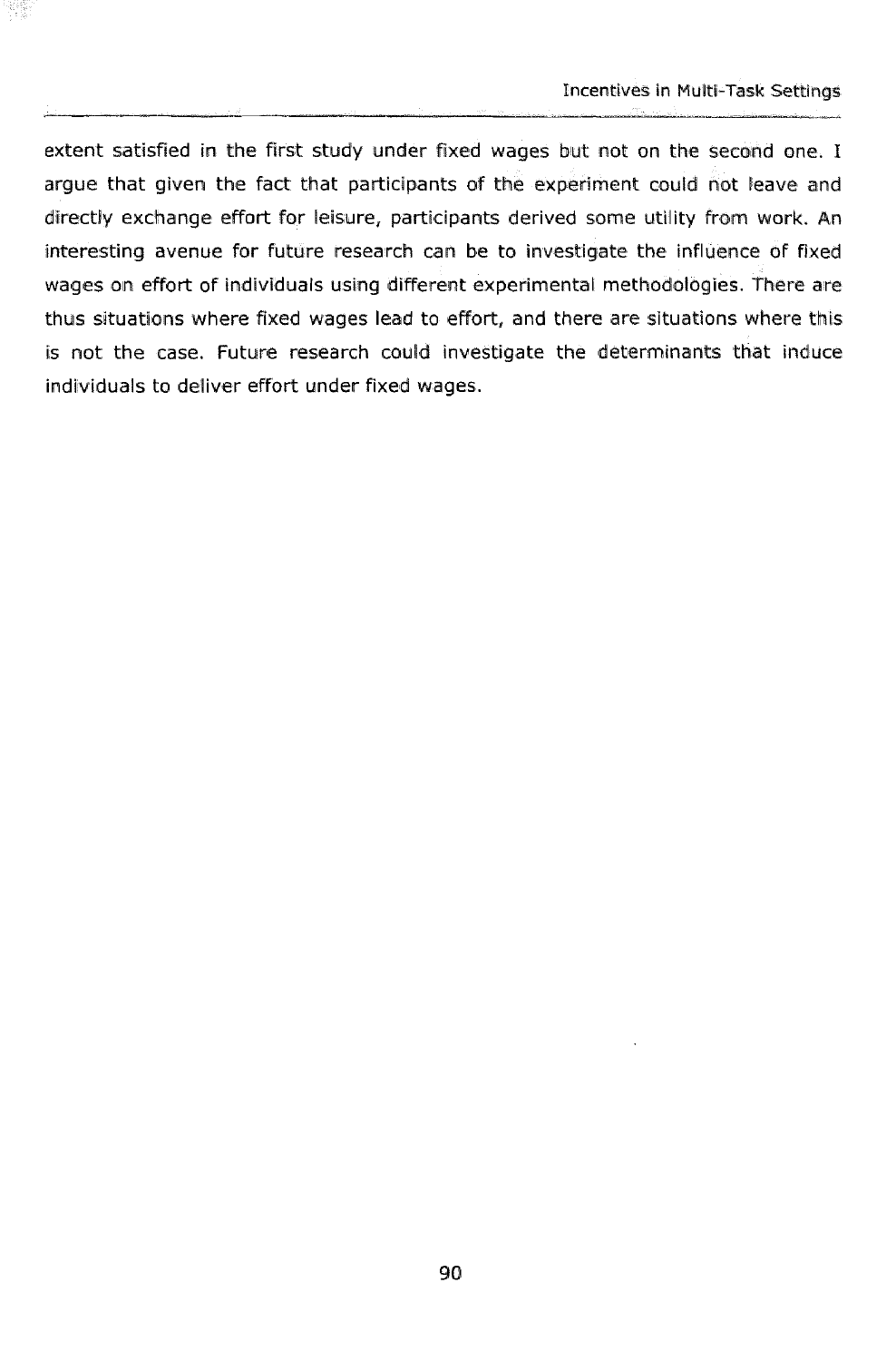#### **SWMMARY IN DWTCH**

Dit proefschrift omschrijft twee experimenten over financiële en niet-financiële prikkels, die personen motiveren te werken. Beide experimenten belichten een principaal-agent situatie in een zogenaamde multi-task omgeving, waar de principaal van zijn agent verwacht zich ter gelijkertijd op meerdere taken te richten.

Het eerste hoofdstuk bevat de inleiding van het proefschrift en beschrijft hoe de onderzochte vragen in de management accounting literatuur passen. Een van de meest belangrijke kwesties in management accounting is de vraag, hoe men het gedrag van individuen kan stimuleren/beïnvloeden in de richting van de doelstellingen van de organisatie. Een van de vele manieren om werknemers te motiveren is het geven van financieile prikkels op basis wan hun prestaties. Op basis van een prestatiemaatstaf kunnen beloningen verstrekt worden. Een specifiek probleem binnen multi-task omgevingen is het verschil in meetbaarheid van de verschillende prestatiemaatstaven die gebruikt worden voor verschillende taken. Prestaties op een bepaalde taak kunnen wellicht beter gemeten worden dan prestaties op een andere taak. Deze verschillen kunnen tot een allocatie van werk leiden die overeenstemt met de voorkeur van de werknemer, maar niet met de doelen van de organisatie. De meetbaarheid en daarmee de kwaliteit van prestatiemaatstaven is dus van invloed op de allocatie van werk tussen de te verrichten taken. In een extreem voorbeeld zijn prestaties op een bepaalde taak perfect: te meten, terwijl deze onmeetbaar zijn voor een andere taak. Vervolgens zal een werknemer zich wellicht alleen op die taak richten, die ook gemeten kan worden om zijn eigen evaluatie en beloning te verbeteren.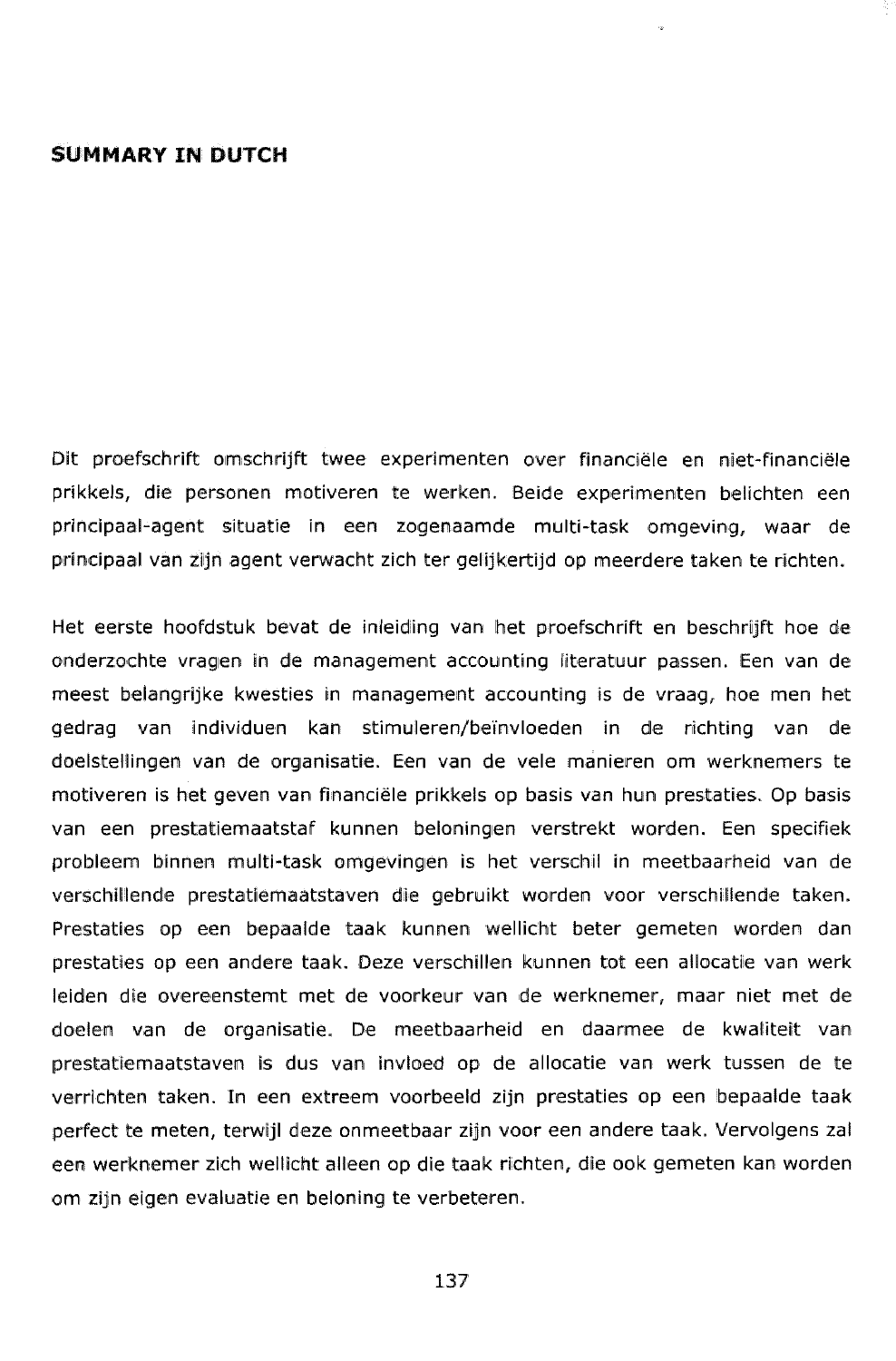$\overline{p}$ De vragen die in dit proefschrift centraal staan, zijn:

IJ Welke invloed hebben expliciete beloningsystemen op de allocatie wan werk in een multi-task omgeving?

2) Welke rol spelen andere vormen van motivatie, zoals sociale druk of lange termijn effecten?

In hoofdstuk Z beschrijf ik de economische modellen, die voor dik proefschrift valn belang zijn. Een expliciet en prestatieafhankelijk contract tussen een principaal en een agent is in een single-kask omgeving optimaai om de agent te motiveren om zich in zijn werk te richten op de doelstellingen van de organisatie. Modellen van een multi-task omgeving laten echter zien, dat in een dergelijke situatie een expliciet en prestatieafhankelijk contract niet altijd optimaal is voor een organisatie. In een, multi-task omgeving kan een expliciet contract leiden tot een verdelling van taken die niet in lijn is met de doelen van de organisatie.

Hoofdstuk 3 beschrijft de empirische literatuur op het gebied van principaal-agent theorie. De empirische literatuur bevestigt economische theorie en laak zien dat financiële prikkels van invloed zijn op het gedrag van individuen. Verder toon ik in hoofdstuk 3 aan, dat de empirische literatuur sommige aannames van economische theorie niet steunt. Individuen zijn blijkbaar niet alleen geïnteresseerd hun eigen beloning te maximeren, maar hechten ook belang aan reciprociteit, sociale reputatie en lange termlijn effecten van hun werk. Dit zijn meectal Impliciete prikkels.

De eerste studie van dit proefschrift beschrijf ik in hoofdstuk 4. In deze studie bestudeer ik de effecten van financiële en sociale prikkels op de verdeling van werk in een multi-task omgeving. In een 2x2 experiment met twee onafhankelijke taken, waarvan prestaties op een taak meetbaar en op een andere taak niet meetbaar zijn, vind ik dat individuen met financiële prikkels hun inspanning op de meetbare taak verhogen ten koste van hun inspanning op de andere, niet meetbare, taak. De resultaten tonen aan dat de voorkeur voor de taak die precies gemeten wordt, zowel in statistische als economische termen, beduidend wordt vermlnderd door sociale en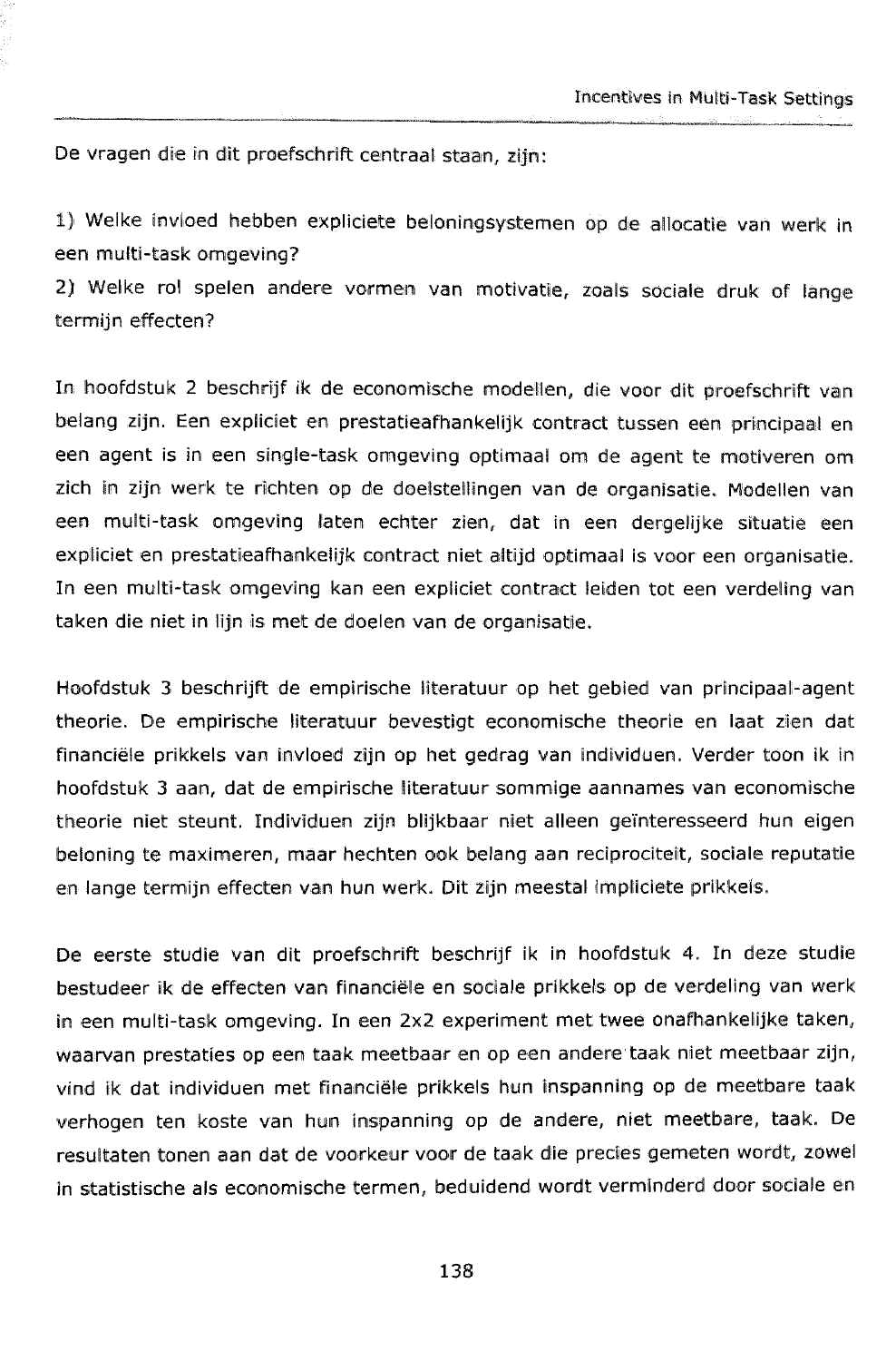#### Summary in Dutch

ethische druk. Met andere woorden, de verdeling van werk over de twee taken wordt niet alleen gedreven door financiële prikkels, maar ook door de wens voor sociale goedkeuring en persoonlijke waarden. Verder zijn deelnemers indifferent tussen de twee taken als er een vaste prestatieonafhankelijke beloning verstrekt wordt. De bevindingen hebben belangrijke implicaties voor zowel theorie als praktijk. Dit experiment toont aan dat sociale reputatie en ethische waarden een belangrijke rol spelen binnen management controle en dat financiële prikkels ongewenste effecten kunnen hebben met betrekking tot de verdeling van werk over taken. Verdere analyse van de resultaten laat zien dat er een afweging gemaakt moet worden tussen een optimale verdeling van werk en een optimaal iinspanningsniveau. Hoewel een prestatieonafhankelijke beloning tot een gelijke verdeling van werk tussen taken leidt, is het inspanningsniveau van de agent beduidend lager.

Hoofdstuk 5 beschrijft de tweede studie van dit proefschrift. In een experimentele arbeidsmarkt, waarin principalen de prestaties van agenten op twee taken evalueren, onderzoek ik de rol van impliciete prikkels (middels reputatie-effecten ten opzichte van de arbeidsmarkt) en expliciete financiële prikkels van agenten. De prestaties worden precies gemeten op één taak en met ruis op een andere taak. Bij een prestatieafhankelijke beloning op beide taken richten agenten zich meer op de taak die precies gemeten wordt, en duidelijk minder op de taak die met ruis gemeten wordt. Deze verdeling blijft ook bestaan bij de aanwezigheid van een arbeidsmärkt, omdat agenten proberen vanuit carrièrebelang hun prestaties proberen te signaleren. Agenten prefereren de precieze maatstaf om een signaal aan de arbeidsmarkt te geven. Net als in de studie in hoofdstuk 4 zijn agenten bij een waste beloning in afwezigheid van een arbeidsmarkt indifferent tussen beide taken, Echter, In aanwezigheid wan een arbeidsmarkt die de prestaties van agenten evalueert, richten agenten zich meer op de precies gemeten taak. Dus, in aanwezigheid van carribrebelang is een vast loon niet noodzakelijk optimaal voor de verdeling van werk tussen taken, die met verschillende kwaliteit gemeten worden. Agenten met expliciete financiële prikkels met een hoger gewicht op de taak die met ruis gemeten wordt, richten hun werk meer op deze taak. Agenten zijn bijna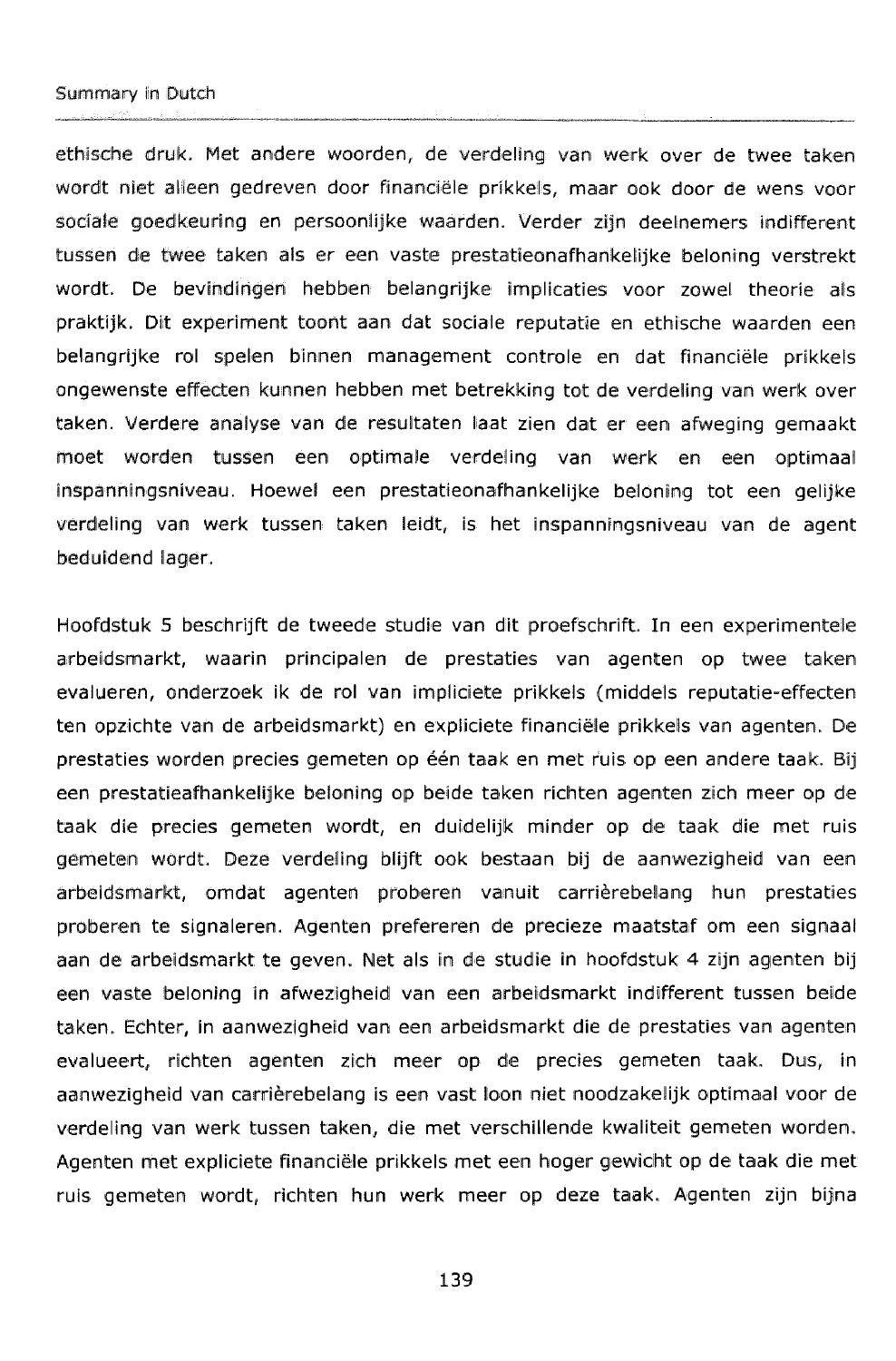indifferent tussen taken als er bovendien nog een carrièrebelang aanwezig Is, Een hoger gewicht op de maatstaf met ruis kan dus voor de principaal voordelig zijn. Dit is niet in overeenstemming met standaardvoorspellingen. Expliciete financiële prikkels en impliciete prikkels gedreven door reputatie op een arbeidsmarkt zijn dus complementair in een multi-task omgeving, en in contrast met theoretische voorspellingen kan de relatie tussen risico en gewichten op expliciete prikkels positief zijn. Verder laten bevindingen van deze studie zien dat de werkgevers in de experimentele arbeidsmarkt hun aanstellingsbeslissing nemen op basis van beide prestatiernaatstaven, maar groter belang hechten aan de precieze maatstaf. Dit komt overeen met theoretische voorspellingen.

In hoofdstuk 6 vat ik de resultaten van dit proefschrift samen en trek de volgende conclusies:

Ten eerste, hebben financiële prikkels een sterke invloed op de verdeling van werk in een multi-task omgeving. Desalniettemin worden individuen naast financiële prikkels ook gemotiveerd deer andere mechanismen, zoals impliciete financiele prikkels in een arbeidsmarkt evenals sociale groep en individuele normen.

Ten tweede, hoeft het voor een principaal niet voordelig te zijn om vaste lonen aan te bieden, omdat de vaste lonen tot een lager algemeen inspanningsniveau kunnen leiden. Verder stemmen de inspanningen onder vaste lonen, in aanwesrgiheid van een carrièrebelang, niet noodzakelijk overeen met de doelstellingen van de principaal, omdat de werkverdeling van de agent door carrièrezorgen en signalen aan een arbeidsmarkt wordt beinvloed.

Ten derde, terwijl expliciete financiële prikkels en carrièrezorgen volgens de literatuur substituten zijn, brengen de resultaten van dit proefschrift naar voren dat deze twee elkaar aanvullen.

Ten vierde voorspelt de theorie dat er een negatief verband bestaat tussen ruis in prestatiemaatstaven en de gewichten op expliciete financiële prikkels. Dit